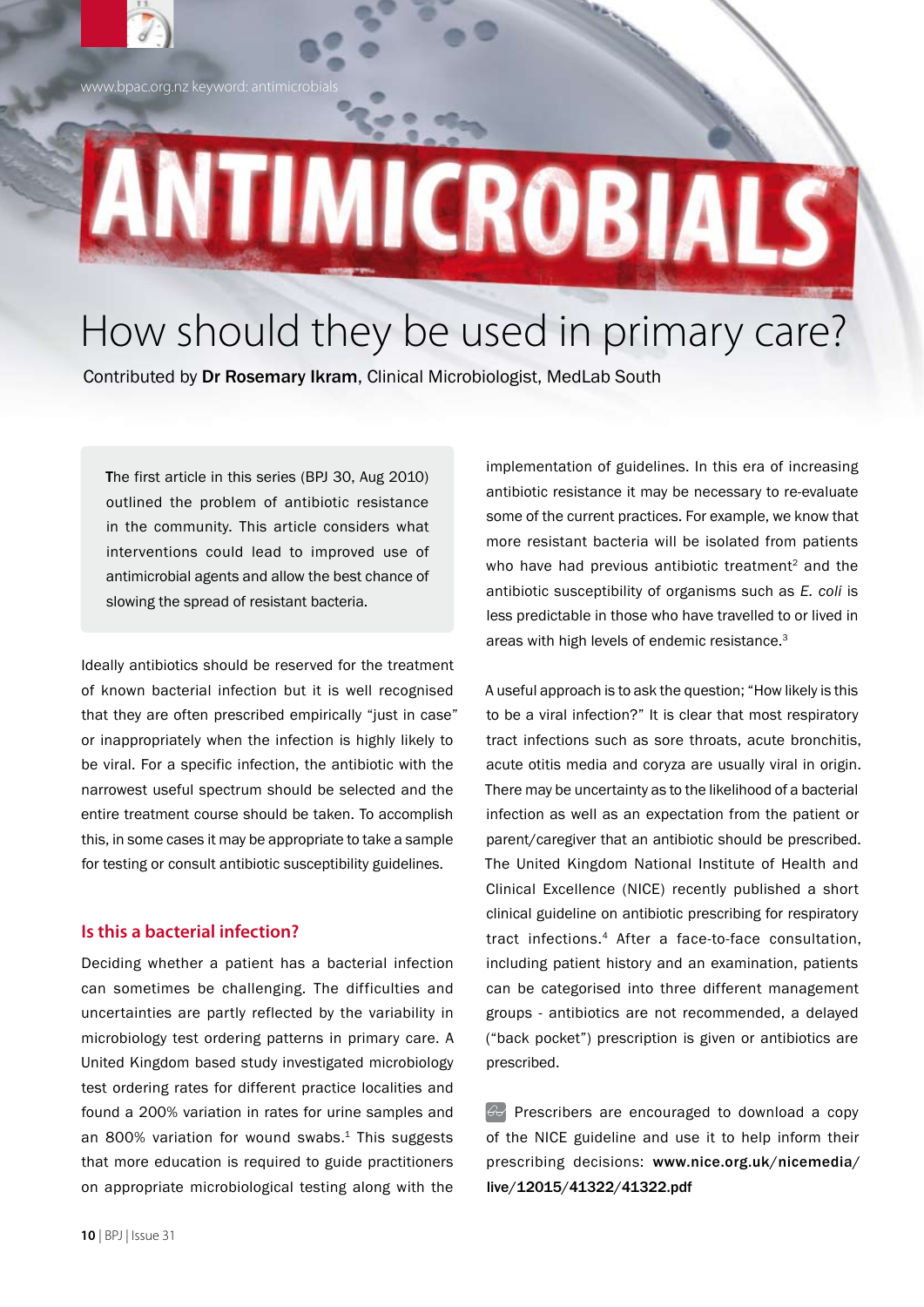### **Interventions to improve prescribing – what works?**

There is currently insufficient research to determine which single approach to rational use of antimicrobials is the most effective. A recent Cochrane review suggests that multifaceted approaches and interventions targeting patients show the most promise. The main conclusions were that:<sup>5</sup>

- Patient based interventions including information, education and delayed or "back-pocket" prescriptions, consistently decreased patient antibiotic use (a patient information pamphlet is available from bpac<sup>nz</sup>)
- Multifaceted interventions which combined education for doctors and patients with public information campaigns consistently reduced antibiotic prescribing for inappropriate conditions
- Educational outreach including reminders to doctors and audits had mixed effects on prescribing practices
- Educational meetings improved antibiotic prescribing, but effects were variable and generally modest
- Printed educational material such as flyers or leaflets had little effect on prescribing behaviour

The authors suggested that the most effective interventions are likely to be those that address local prescribing behaviours and barriers to change, and include patients and the public in the educational programme. Local barriers should be addressed before major educational efforts are implemented. An example of this is the variable rate of rheumatic fever in New Zealand – some areas, particularly in Northland, have very high rates but in the South Island much lower rates occur. Therefore a protocol implemented across the whole population will be neither the most appropriate nor worthwhile intervention.

### **Should children be educated about antimicrobial use?**

In some countries children are taught the fundamentals of antimicrobial use at primary and secondary school level. The main issues covered are resistance and appropriate use, e.g. antibiotics are ineffective for colds and influenza. Finland and Moldova were the first countries to implement this as part of the school curriculum and a positive effect on parent knowledge and education about antibiotics has been observed.

These initiatives have recently been expanded in Europe with the development of a web site for school educational use (e-bug). Teaching children about antibiotic use would seem a logical approach given the need for wider public knowledge of the issues. Several pilot studies have been carried out in New Zealand, but the concept is not yet widespread. Bpac<sup>nz</sup> supports this initiative.

www.e-bug.eu

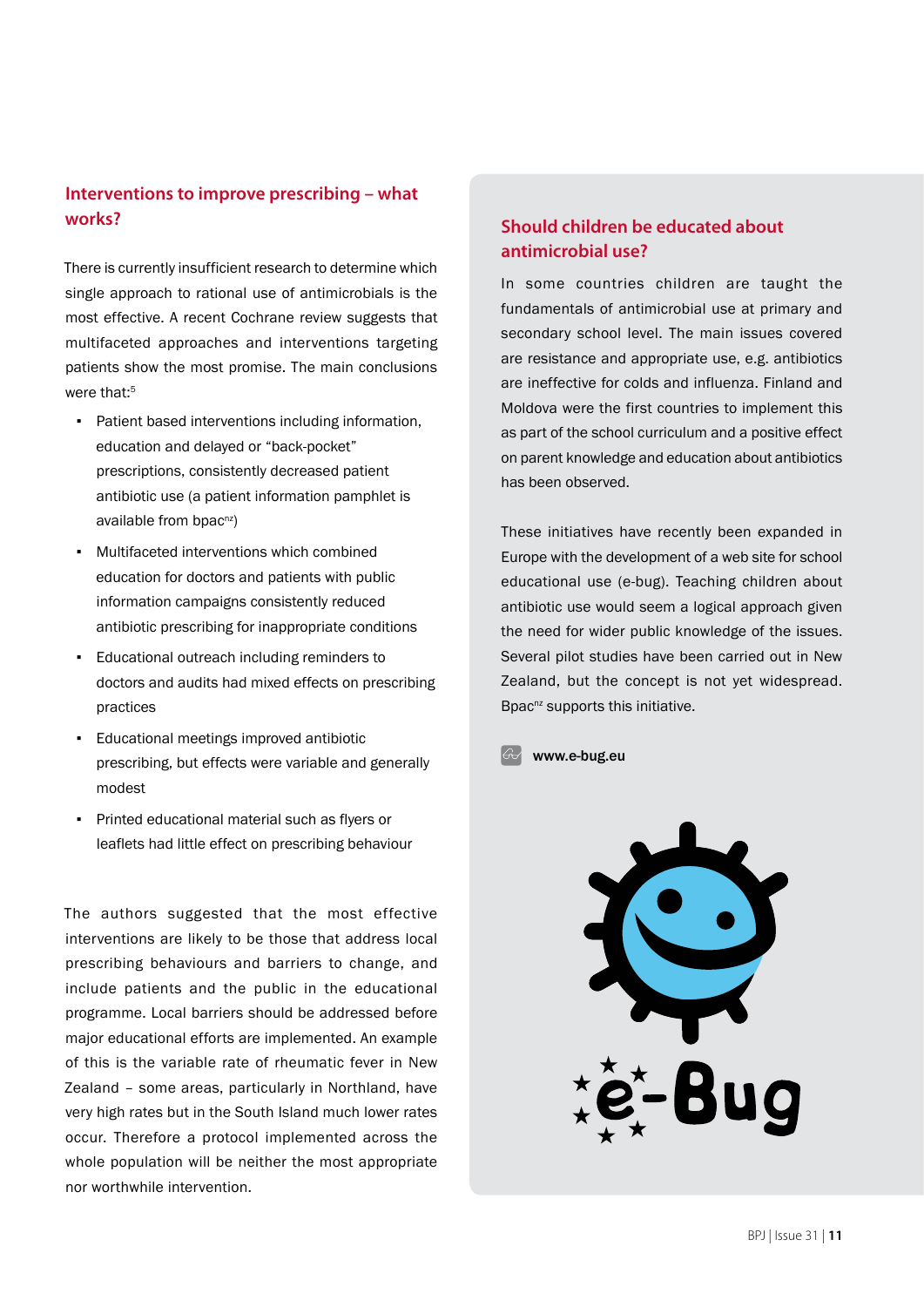#### **Delayed prescriptions**

A study in Auckland reported that delayed ("back pocket") antibiotic prescriptions effectively reduced antibiotic use.<sup>6</sup> Interestingly, GPs valued empowering patients to be more involved in decision making about their health care management more than patients did. GPs generally viewed the strategy as providing reassurance to patients and meeting their expectations. Both patients and physicians agreed that delayed prescribing is not appropriate for everyone, but currently no consistent criteria have been established.

#### **Antibiotic choice and use**

When prescribing antimicrobial treatment it is important that a narrow spectrum antibiotic is chosen in most cases and the length of treatment is kept as short as possible. Antibiotic treatment affects both the pathogen it is targeted against, and the whole bacterial flora of the patient. There is evidence that antibiotic treatment leads to the presence of more resistant bacteria in the normal flora and also in subsequent infections.<sup>2</sup> In general practice it has been shown that this effect is prolonged and can also be related to the length of treatment. Broad spectrum antibiotics have more effect on the flora than narrower spectrum agents.

It is necessary to provide local antibiotic susceptibility data to the primary sector to allow antibiotic guidelines to be

formulated locally. To enable this to happen there needs to be communication between the laboratories testing microbes from the community, referrers and local experts in the treatment protocols relevant to specific geographical areas. In the United Kingdom the Health Protection Agency have produced a document: "Management of Infection Guidance for Primary Care for Consultation and Local Adaptation".7 Using this document and other guidelines it should be possible to develop a similar document for New Zealand primary care.

#### **In Summary...**

Both health professionals and patients need to review how antimicrobials are currently being used. This involves being aware of the susceptibility of bacteria locally, having a clear understanding of when antimicrobials are not indicated and using resources such as education for both prescribers and patients to enable optimal use of these valuable medicines. If this can be achieved we shall be on the way to at least slowing the spread of antimicrobial resistance in New Zealand.

ACKNOWLEDGMENT Thank you to Associate Professor Mark Thomas, Infectious Disease Specialist, University of Auckland for his contributions to this article.